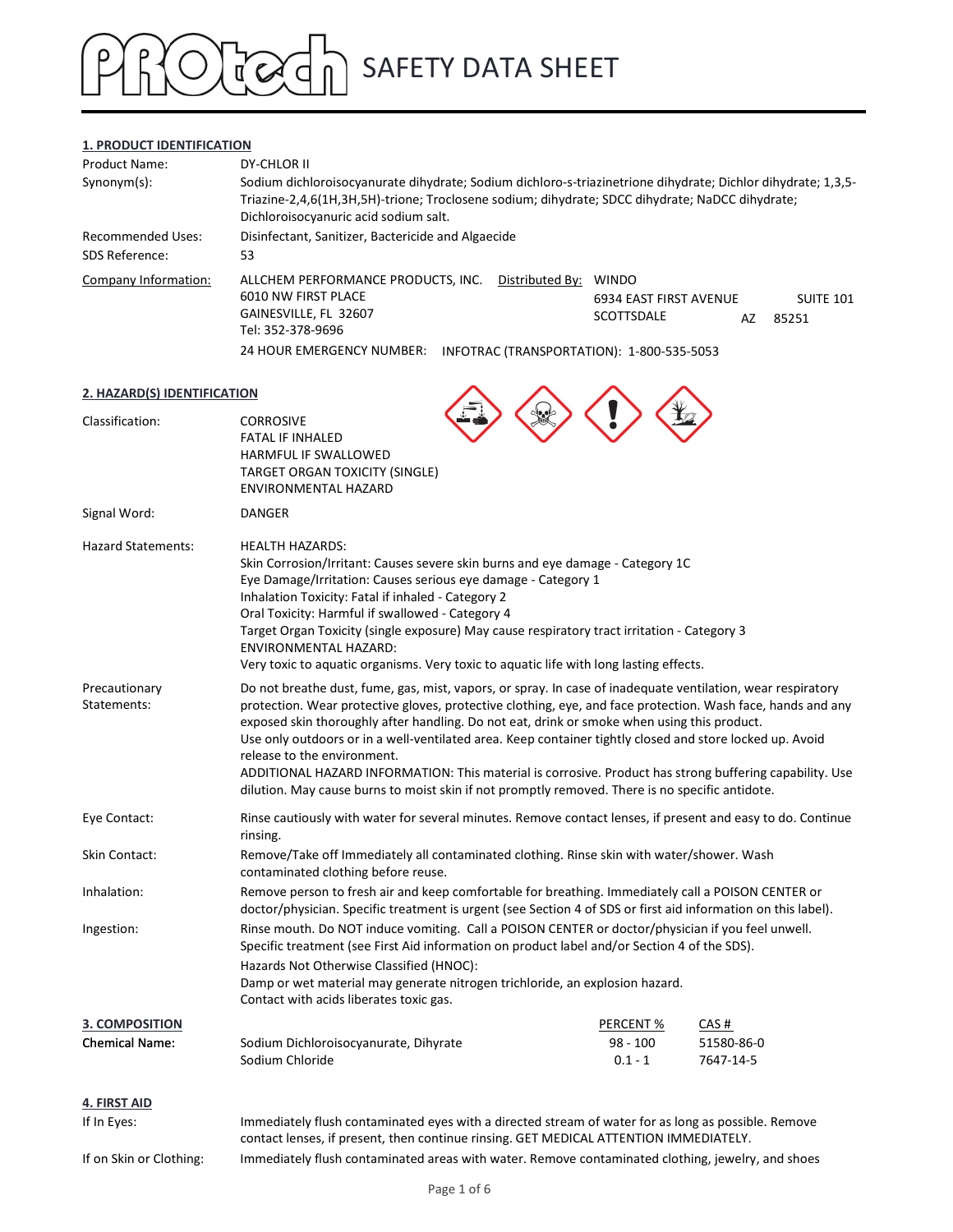|                                                                       | <b>SAFETY DATA SHEET</b>                                                                                                                                                                                                                                                                                                                                                                                                                                                                                                                                                                                                                                                                                                                                                                                                                                                                             |
|-----------------------------------------------------------------------|------------------------------------------------------------------------------------------------------------------------------------------------------------------------------------------------------------------------------------------------------------------------------------------------------------------------------------------------------------------------------------------------------------------------------------------------------------------------------------------------------------------------------------------------------------------------------------------------------------------------------------------------------------------------------------------------------------------------------------------------------------------------------------------------------------------------------------------------------------------------------------------------------|
|                                                                       | immediately. Wash contaminated areas with soap and water. GET MEDICAL ATTENTION. Thoroughly clean<br>and dry contaminated clothing and shoes before reuse.                                                                                                                                                                                                                                                                                                                                                                                                                                                                                                                                                                                                                                                                                                                                           |
| If Inhaled:                                                           | If inhalation of dust occurs and adverse effects result, remove to uncontaminated area. Evaluate ABC's (is<br>Airway constricted, is Breathing occurring, and is blood Circulating) and treat symptomatically. GET<br>MEDICAL ATTENTION IMMEDIATELY. There is no specific antidote, treat symptomatically.                                                                                                                                                                                                                                                                                                                                                                                                                                                                                                                                                                                           |
| If Swallowed:                                                         | If swallowed, do not induce vomiting. Give large amounts of water. If vomiting occurs spontaneously, keep<br>airway clear. Give more water when vomiting stops. Never give anything by mouth to an unconscious or<br>convulsive person. GET MEDICAL ATTENTION IMMEDIATELY.                                                                                                                                                                                                                                                                                                                                                                                                                                                                                                                                                                                                                           |
| Note:                                                                 | Probable mucosal damage may contraindicate the use of gastric lavage.<br>Have the product container or label with you when calling a poison control center or doctor, or going for<br>treatment.                                                                                                                                                                                                                                                                                                                                                                                                                                                                                                                                                                                                                                                                                                     |
|                                                                       | Acute Symptoms/Effects: Listed below.<br>Inhalation (Breathing): Respiratory System Effects: Exposure to the solid product or to free chlorine evolving<br>from the product may cause irritation, redness of upper and lower airways, coughing, laryngospasm and<br>edema, shortness of breath, bronchoconstriction, and possible pulmonary edema. The pulmonary edema<br>may develop several hours after a severe acute exposure.                                                                                                                                                                                                                                                                                                                                                                                                                                                                   |
|                                                                       | Skin: Skin Corrosion. Exposure to solid along with moisture may cause redness, irritation, burning sensation,<br>swelling, blister formation, first, second, or third degree burns.<br>Eye: Serious Eye Damage. Exposure to eyes may cause irritation and burns to the eye lids, conjunctivitis,                                                                                                                                                                                                                                                                                                                                                                                                                                                                                                                                                                                                     |
|                                                                       | corneal edema, and corneal burn. Significant and prolonged contact may cause damage to the internal<br>contents of the eye.<br>Ingestion (Swallowing): Gastrointestinal Effects: Exposure by ingestion may cause irritation, nausea, and<br>vomiting. May cause local tissue damage to esophagus and stomach such as burning, inflammation, local<br>ulceration, and may cause gastrointestinal bleeding.<br>Delayed Symptoms/Effects:                                                                                                                                                                                                                                                                                                                                                                                                                                                               |
|                                                                       | - Repeated and prolonged skin contact may cause a dermatitis.<br>Notes to Physician: Treat as a corrosive substance. This material is more irritating to the skin and eyes in the<br>presence of water. For prolonged exposures and significant exposures, consider delayed injury to exposed<br>tissues. There is no antidote. Cyanuric acid is readily removed from the body via the renal system, and is not<br>bioaccumulated. Treatment is supportive care. Follow normal parameters for airway, breathing, and<br>circulation.                                                                                                                                                                                                                                                                                                                                                                 |
| <b>5. FIREFIGHTING MEASURES</b><br>Suitable / Unsuitable              | Flood with water. Do not use ABC fire extinguishers. Do not use dry chemicals, carbon dioxide, or                                                                                                                                                                                                                                                                                                                                                                                                                                                                                                                                                                                                                                                                                                                                                                                                    |
| <b>Extinguishing Media:</b><br>Specific Hazards from<br>Chemical:     | halogenated extinguishing agents.<br>Negligible fire hazard. If heated by outside source to temperatures above 240°C (464°F), this product will<br>undergo decomposition with the evolution of noxious gases but no visible flame. Wet material may<br>generate nitrogen trichloride, an explosion hazard. This product is an NFPA Class 1 Oxidizer.<br>Fire Fighting: Consider evacuation of personnel located downwind. Keep unnecessary people away, isolate<br>hazard area and deny entry. Move container from fire area if it can be done without risk. Avoid inhalation of<br>material or combustion by-products. Stay upwind and keep out of low areas. Containers which appear<br>undamaged, except for being damp on the outside, should be opened and inspected immediately. DO NOT<br>attempt to reseal contaminated drums. Damp material should be neutralized to a non-oxidizing state. |
| <b>Special Protective</b><br>Equipment:<br>Other Information:         | Wear NIOSH approved positive-pressure self-contained breathing apparatus operated in pressure demand<br>mode.<br>Hazardous Combustion Products: Chlorine, Nitrogen, Nitrogen trichloride, Cyanogen chloride, Oxides of                                                                                                                                                                                                                                                                                                                                                                                                                                                                                                                                                                                                                                                                               |
|                                                                       | carbon, Phosgene.                                                                                                                                                                                                                                                                                                                                                                                                                                                                                                                                                                                                                                                                                                                                                                                                                                                                                    |
| <b>6. ACCIDENTAL RELEASE MEASURES</b><br><b>Personal Precautions:</b> | Keep unnecessary and unprotected persons away. Isolate hazard area and deny entry. Do not get in eyes,<br>on skin or on clothing. Do not breathe dust, fume, gas, mist, vapors, or spray. Wear appropriate personal<br>protective equipment recommended in Section 8, Exposure Controls / Personal Protection, of the SDS.                                                                                                                                                                                                                                                                                                                                                                                                                                                                                                                                                                           |
| <b>Methods and Materials</b><br>for cleanup:                          | DO NOT add water to spilled material. DO NOT use floor sweeping compounds to clean up spills. Sweep and<br>scoop spilled material into clean, dedicated equipment. Every attempt should be made to avoid mixing<br>spilled material with other chemicals or debris when cleaning up. DO NOT attempt to reseal contaminated<br>drums. DO NOT transport wet or damp material. Damp material should be neutralized to a non-oxidizing<br>state.<br>Environmental Precautions: This material is very toxic to aquatic life. This material is very toxic to aquatic<br>life with long lasting effects. Keep out of water supplies and sewers. Releases should be reported, if                                                                                                                                                                                                                             |

Page 2 of 6

required, to appropriate agencies.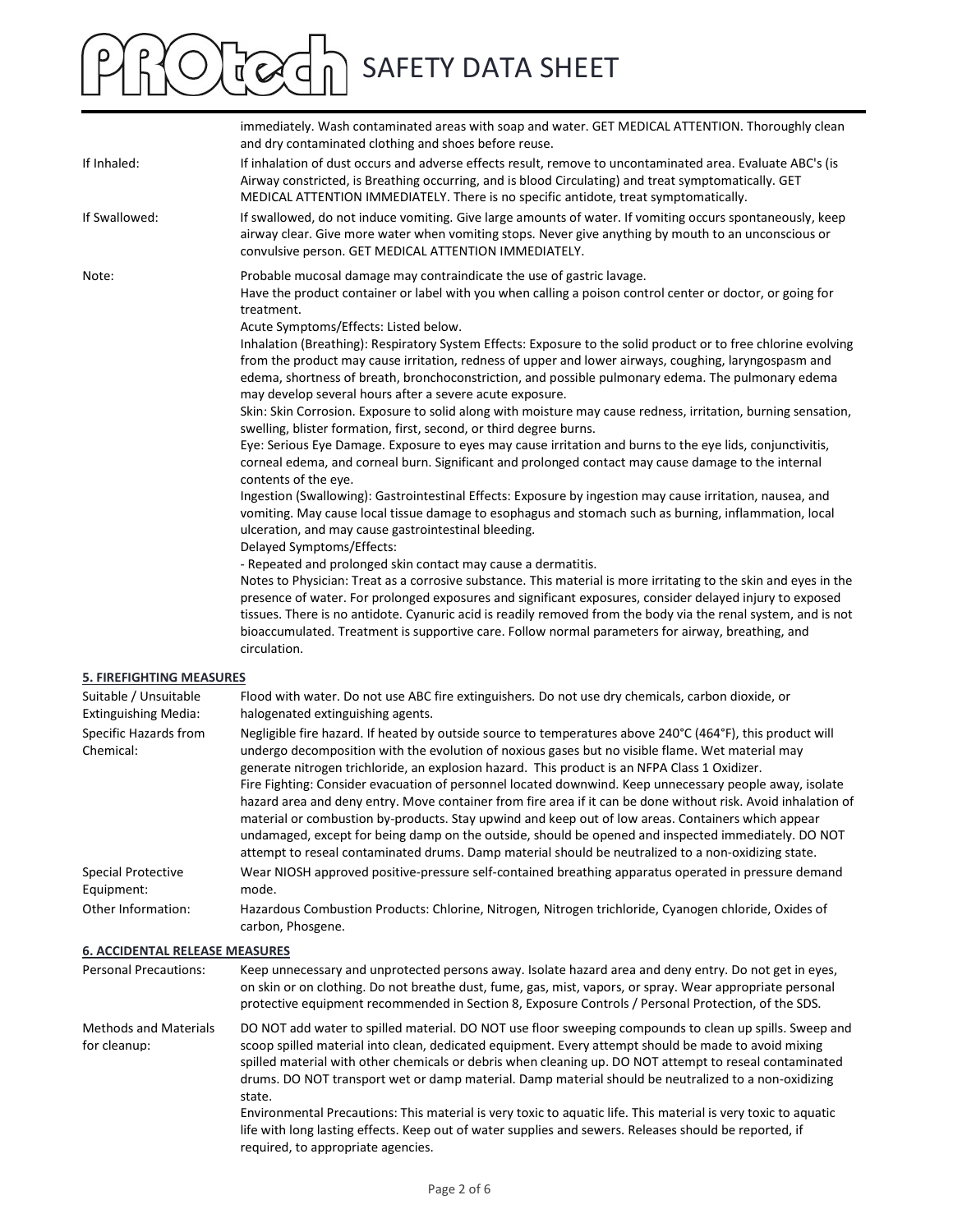### SAFETY DATA SHEET  $\mathfrak{a}'$  C

### 7. HANDLING AND STORAGE

| 7. HANDLING AND STORAGE                     |                                                                                                                                                                                                                                                                                                                                                                                                                                                                                                                                                                                                  |                                                                                                                                                                                                                                                                                                                                                                                                                                                                                                                                                                                                                                                                                                                                                                                                                                                                                                                                                                                                                                                                                                                                                                                                                  |                                      |  |  |  |
|---------------------------------------------|--------------------------------------------------------------------------------------------------------------------------------------------------------------------------------------------------------------------------------------------------------------------------------------------------------------------------------------------------------------------------------------------------------------------------------------------------------------------------------------------------------------------------------------------------------------------------------------------------|------------------------------------------------------------------------------------------------------------------------------------------------------------------------------------------------------------------------------------------------------------------------------------------------------------------------------------------------------------------------------------------------------------------------------------------------------------------------------------------------------------------------------------------------------------------------------------------------------------------------------------------------------------------------------------------------------------------------------------------------------------------------------------------------------------------------------------------------------------------------------------------------------------------------------------------------------------------------------------------------------------------------------------------------------------------------------------------------------------------------------------------------------------------------------------------------------------------|--------------------------------------|--|--|--|
| Handling:                                   | Exposure                                                                                                                                                                                                                                                                                                                                                                                                                                                                                                                                                                                         | Do not get in eyes, on skin, or on clothing. Avoid breathing vapors or dust when opening container. Avoid<br>creation of dust. Wash thoroughly after handling. Wear personal protective equipment as described in<br>Controls/Personal Protection (Section 8) of the SDS. NEVER add water to this product. Always add product<br>to large quantities of water. Use clean, dry utensils. Do not add the product to any dispensing device                                                                                                                                                                                                                                                                                                                                                                                                                                                                                                                                                                                                                                                                                                                                                                          |                                      |  |  |  |
| Storage:                                    | containing residuals of other products.<br>Store in original container and in a dry area where temperatures do not exceed $52^{\circ}$ C (125 $^{\circ}$ F) for 24 hours.<br>Store and handle in accordance with all current regulations and standards. Do not allow water to get in<br>container. If liner is present, tie after each use. Keep container tightly closed and properly labeled. Store<br>containers on pallets. Keep away from food, drink and animal feed. Keep separated from incompatible<br>substances (see Section 10 of the Safety Data Sheet).<br>(NFPA Oxidizer Class 1) |                                                                                                                                                                                                                                                                                                                                                                                                                                                                                                                                                                                                                                                                                                                                                                                                                                                                                                                                                                                                                                                                                                                                                                                                                  |                                      |  |  |  |
| 8. EXPOSURE CONTROLS / PERSONAL PROTECTIONS |                                                                                                                                                                                                                                                                                                                                                                                                                                                                                                                                                                                                  |                                                                                                                                                                                                                                                                                                                                                                                                                                                                                                                                                                                                                                                                                                                                                                                                                                                                                                                                                                                                                                                                                                                                                                                                                  |                                      |  |  |  |
| OSHA permissible<br>exposure limit:         | occupational exposure limits (OEL's) established.<br>advisory (non-regulatory) occupational exposure limits (OEL's).<br>containers of this product.                                                                                                                                                                                                                                                                                                                                                                                                                                              | Regulatory Exposure Limit(s): None. This product does not contain any components that have regulatory<br>OEL: Occupational Exposure Limit; OSHA: United States Occupational Safety and Health Administration;<br>PEL: Permissible Exposure Limit; TWA: Time Weighted Average; STEL: Short Term Exposure Limit<br>NON-REGULATORY EXPOSURE LIMIT(S): None. This product does not contain any components that have<br>- The Non-Regulatory United States Occupational Safety and Health Administration (OSHA) limits, if shown,<br>are the Vacated 1989 PEL's (vacated by 58 FR 35338, June 30, 1993).<br>- The American Conference of Governmental Industrial Hygienists (ACGIH) is a voluntary organization of<br>professional industrial hygiene personnel in government or educational institutions in the United States. The<br>ACGIH develops and publishes recommended occupational exposure limits each year called Threshold Limit<br>Values (TLVs) for hundreds of chemicals, physical agents, and biological exposure indices.<br>Additional Advice: Chlorine and chlorine compounds may be found in slight amounts in the head space of                                                                 |                                      |  |  |  |
| Appropriate Engineering<br>Controls:        | Use only in well-ventilated areas. Provide local exhaust ventilation where dust or mist may be generated.<br>Ensure compliance with applicable exposure limits.                                                                                                                                                                                                                                                                                                                                                                                                                                  |                                                                                                                                                                                                                                                                                                                                                                                                                                                                                                                                                                                                                                                                                                                                                                                                                                                                                                                                                                                                                                                                                                                                                                                                                  |                                      |  |  |  |
| <b>Individual Protection</b><br>Measures:   | shower in the immediate work area.<br>clothing should be removed and laundered before reuse.<br>selecting an appropriate chemical resistant glove.<br>conditions warrant use of a respirator.                                                                                                                                                                                                                                                                                                                                                                                                    | Eye Protection: Wear chemical safety goggles. Provide an emergency eye wash fountain and quick drench<br>Skin and Body Protection: Wear protective clothing to minimize skin contact. When potential for contact<br>with dry material exists, wear disposable coveralls suitable for dust exposure, such as Tyvek®. Contaminated<br>Hand Protection: Wear appropriate chemical resistant gloves. Consult a glove manufacturer for assistance in<br>Protective Material Types: Butyl rubber, Natural rubber, Neoprene, Nitrile, Polyvinyl chloride (PVC), Tyvek®.<br>Respiratory Protection: A NIOSH approved respirator with N95 (dust, fume, mist) cartridges may be<br>permissible under certain circumstances where airborne concentrations are expected to exceed exposure<br>limits, or when symptoms have been observed that are indicative of overexposure. The added protection of<br>a full face piece respirator is required when visible dusty conditions are encountered and eye irritation may<br>occur. Acid gas cartridges with N95 filters are required when fumes or vapor may be generated. A<br>respiratory protection program that meets 29 CFR 1910.134 must be followed whenever workplace |                                      |  |  |  |
| 9. PHYSICAL AND CHEMICAL PROPERTIES         |                                                                                                                                                                                                                                                                                                                                                                                                                                                                                                                                                                                                  |                                                                                                                                                                                                                                                                                                                                                                                                                                                                                                                                                                                                                                                                                                                                                                                                                                                                                                                                                                                                                                                                                                                                                                                                                  |                                      |  |  |  |
|                                             | Appearance: White Granules, Crystals                                                                                                                                                                                                                                                                                                                                                                                                                                                                                                                                                             | Flammability (solid/gas): Not Flammable                                                                                                                                                                                                                                                                                                                                                                                                                                                                                                                                                                                                                                                                                                                                                                                                                                                                                                                                                                                                                                                                                                                                                                          |                                      |  |  |  |
|                                             | Odor: Slight chlorine-like                                                                                                                                                                                                                                                                                                                                                                                                                                                                                                                                                                       | Upper/lower Flammability or Not Flammable                                                                                                                                                                                                                                                                                                                                                                                                                                                                                                                                                                                                                                                                                                                                                                                                                                                                                                                                                                                                                                                                                                                                                                        |                                      |  |  |  |
|                                             | Odor Threshold: No data available                                                                                                                                                                                                                                                                                                                                                                                                                                                                                                                                                                | Exposure limits:                                                                                                                                                                                                                                                                                                                                                                                                                                                                                                                                                                                                                                                                                                                                                                                                                                                                                                                                                                                                                                                                                                                                                                                                 | Vapor Pressure: No data available    |  |  |  |
|                                             | pH: 6-7 @ 25°C (1% solution)                                                                                                                                                                                                                                                                                                                                                                                                                                                                                                                                                                     | Vapor Density: Not Applicable                                                                                                                                                                                                                                                                                                                                                                                                                                                                                                                                                                                                                                                                                                                                                                                                                                                                                                                                                                                                                                                                                                                                                                                    |                                      |  |  |  |
| Melting<br>Point/Freezing Point: 252°C      | Decomposes without melting @                                                                                                                                                                                                                                                                                                                                                                                                                                                                                                                                                                     |                                                                                                                                                                                                                                                                                                                                                                                                                                                                                                                                                                                                                                                                                                                                                                                                                                                                                                                                                                                                                                                                                                                                                                                                                  | Density: 56 - 60 lbs/ft3             |  |  |  |
| Initial Boiling<br>Point/Boiling Range:     | Not Applicable                                                                                                                                                                                                                                                                                                                                                                                                                                                                                                                                                                                   | Partition Coefficient: n-octanol/water: Kow = 0<br>Auto-ignition Temperature: Not determined                                                                                                                                                                                                                                                                                                                                                                                                                                                                                                                                                                                                                                                                                                                                                                                                                                                                                                                                                                                                                                                                                                                     | Solubility(ies): 26.5 g/100 g @ 25°C |  |  |  |
|                                             |                                                                                                                                                                                                                                                                                                                                                                                                                                                                                                                                                                                                  | Page 3 of 6                                                                                                                                                                                                                                                                                                                                                                                                                                                                                                                                                                                                                                                                                                                                                                                                                                                                                                                                                                                                                                                                                                                                                                                                      |                                      |  |  |  |

### 9. PHYSICAL AND CHEMICAL PROPERTIES

|                             | Appearance: White Granules, Crystals        | Flammability (solid/gas): Not Flammable   |                                        |
|-----------------------------|---------------------------------------------|-------------------------------------------|----------------------------------------|
|                             | Odor: Slight chlorine-like                  | Upper/lower Flammability or Not Flammable |                                        |
|                             | Odor Threshold: No data available           | Exposure limits:                          |                                        |
|                             | pH: $6-7$ @ 25 $^{\circ}$ C (1% solution)   |                                           | Vapor Pressure: No data available      |
|                             | Melting Decomposes without melting $\omega$ | Vapor Density: Not Applicable             |                                        |
| Point/Freezing Point: 252°C |                                             |                                           | Density: 56 - 60 lbs/ft3               |
|                             |                                             |                                           | Solubility(ies): $26.5$ g/100 g @ 25°C |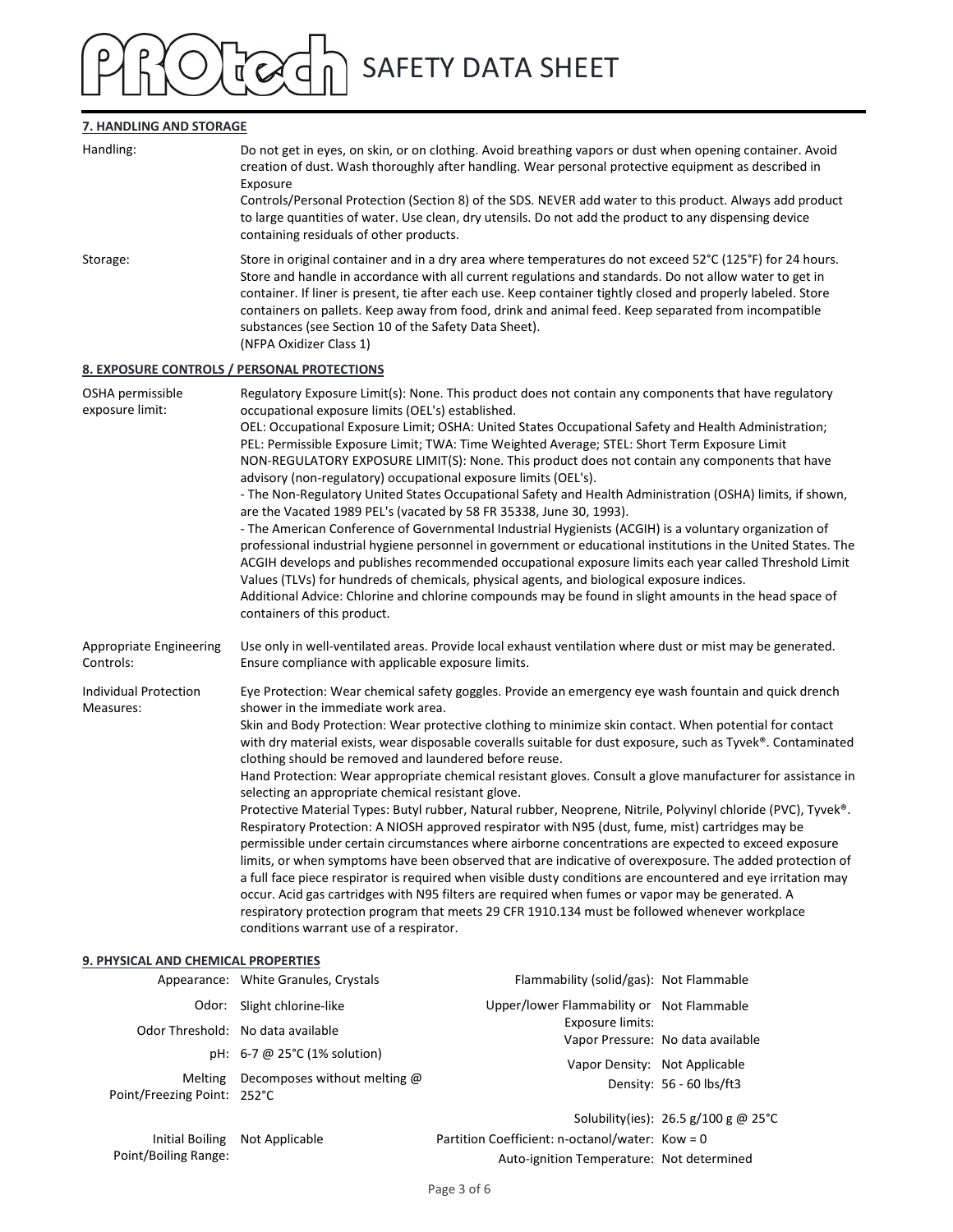Flash Point: Not Applicable<br>
Flash Point: Not Applicable<br>
Flash Point: Not Applicable<br>
Pecomposition Temperature: 486°F (252°C) -<br>
212°F (40 - 100°<br>
Viscosity: Not Applicable<br>
ND REACTIVITY<br>
Stable under normal temperature Evaporation Rate: Not Applicable ATA SHEET<br>
Decomposition Temperature: 486°F (252°C) - dehydrates at 104 -<br>
212°F (40 - 100°C)<br>
Viscosity: Not Applicable<br>
Sures. NPFA Class 1 Oxidizer. 212°F (40 - 100°C) Viscosity: Not Applicable Stability/Reactivity: Stable under normal temperatures and pressures. NPFA Class 1 Oxidizer. Possibilities of Hazardous Reactions: Hazardous Polymerization: Will Not Occur. Flash Point: Not Applicable<br>
Flash Point: Not Applicable<br>
Evaporation Rate: Not Applicable<br>
Decomposition Temperature: 486°F (252°C) -<br>
Evaporation Rate: Not Applicable<br>
10. STABILITY AND REACTIVITY<br>
Stability/Reactivity: Incompatible Materials: Acids, ammonia, bases, floor sweeping compounds, calcium hypochlorite, reducing agents, organic solvents and compounds. Hazardous Decomposition Materials: Nitrogen, nitrogen trichloride, cyanogen chloride, oxides of carbon, phosgene. 10. STABILITY AND REACTIVITY Acute Toxicity: PRODUCT TOXICITY: Oral LD50 (Rat): Sodium dichloroisocyanurate dihydrate: 1823 mg/kg (Rat) Rabbit dermal LD50: Sodium dichloroisocyanurate dihydrate: >2000 mg/kg (Rabbit) Inhalation LC50 (rat): Sodium dichloroisocyanurate dihydrate: 0.27 mg/l - 1.17 mg/l (4 hr Rat) IRRITATION DATA: PRIMARY SKIN IRRITATION: Severe Irritation, Corrosive (rabbit, 24 hr) PRIMARY EYE IRRITATION: Severe Irritation, Corrosive (rabbit, 24 hr) COMPONENT TOXICITY Oral LD50 (rat) Sodium dichloroisocyanurate dihydrate: 735 mg/kg (Rat) Sodium Chloride: 3 g/kg (Rat) Rabbit dermal LD50: Sodium dichloroisocyanurate dihydrate: 2000 mg/kg (Rabbit) Sodium Chloride: 10 g/kg (Rabbit) Inhalation LC50 (rat): Sodium dichloroisocyanurate dihydrate: 50 mg/l (4 hr Rat) Sodium Chloride: 42 g/m3 (1 hr Rat) POTENTIAL HEALTH EFFECTS: Eye contact: Eye exposures may cause burns to the eye lids, conjunctivitis, corneal edema, and corneal burn. Significant and prolonged contact may cause damage to the internal contents of eye. Skin contact: Exposure to solid along with moisture may cause redness, irritation, burning sensation, swelling, blister formation, first, second, or third degree burns. Dry material is less irritating than wet material. This material is not a skin sensitizer based on studies with guinea pigs. Inhalation: This material in the form as sold is not expected to produce respiratory effects. Particles of respirable size are generally not encountered. The respirable fraction is typically less than 0.1% by weight for the granular and extra granular grades. If ground or otherwise in a powdered form, effects similar to a corrosive substance may occur. Exposure to the solid product or to free chlorine evolving from the product may cause irritation, redness of upper and lower airways, coughing, laryngospasm and edema, shortness of breath, bronchoconstriction, and possible pulmonary edema. The pulmonary edema may develop several hours after a severe acute exposure. Ingestion: Exposure by ingestion may cause irritation, nausea, and vomiting. May cause local tissue damage to epiglottis, mucus membranes of the mouth, esophagus and stomach such as burning, inflammation, local ulceration, and may cause gastrointestinal bleeding. Chronic Effects: None identified for the parent chemical. Based on animal studies, exposure to concentrations of monosodium cyanurate at the solubility limit may cause cardiovascular, kidney and urinary bladder effects. SIGNS AND SYMPTOMS OF EXPOSURE: Inhalation (Breathing): Respiratory System Effects: Exposure to the solid product or to free chlorine evolving from the product may cause irritation, redness of upper and lower airways, coughing, laryngospasm and edema, shortness of breath, bronchoconstriction, and possible pulmonary edema. The pulmonary edema 11. TOXICOLOGICAL INFORMATION

may develop several hours after a severe acute exposure.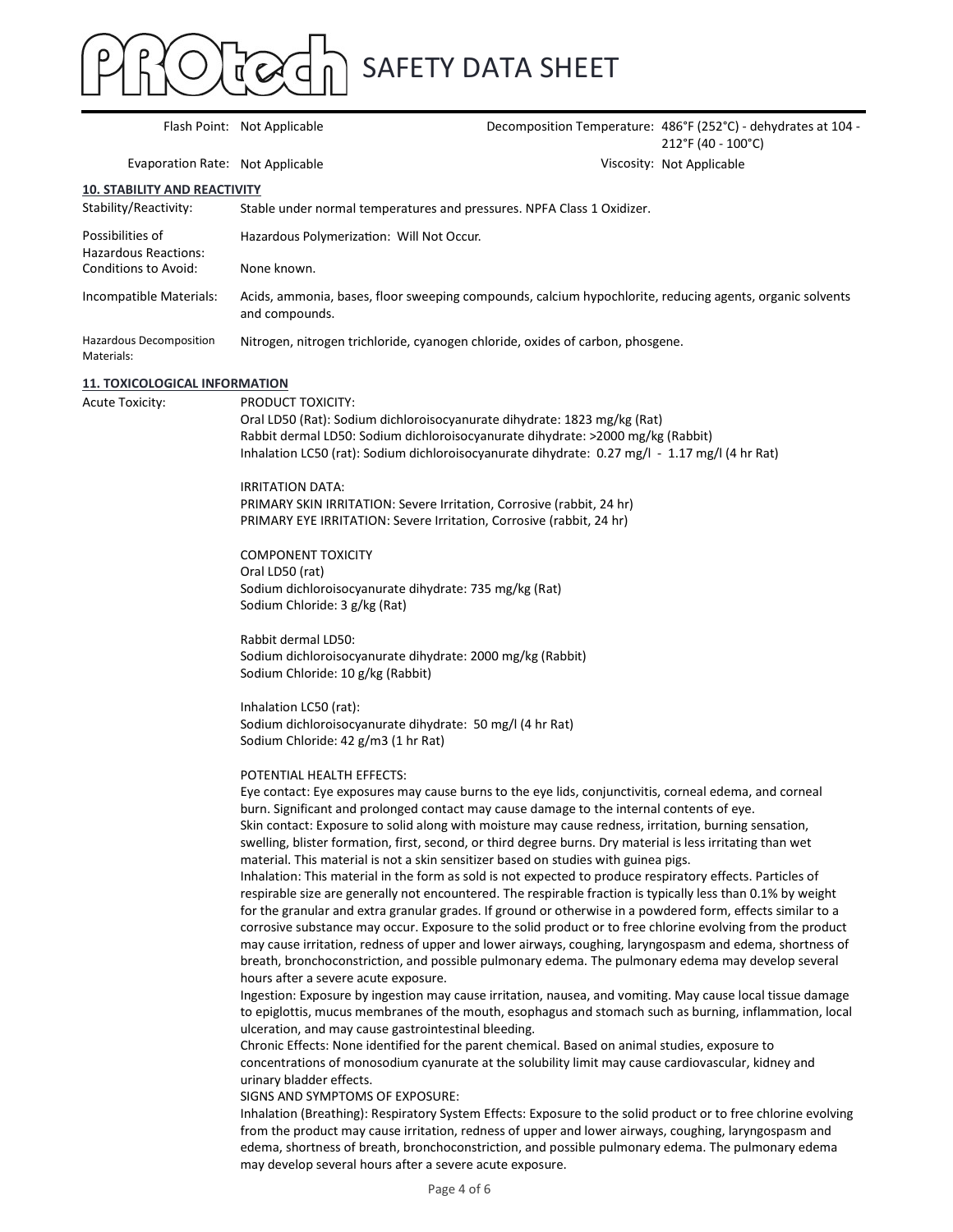Skin: Skin Corrosion. Exposure to solid along with moisture may cause redness, irritation, burning sensation, swelling, blister formation, first, second, or third degree burns. SAFETY DATA SHEET<br>Skin: Skin Corrosion. Exposure to solid along with moisture may cause redness, irritation, burning sensation,<br>swelling, blister formation, first, second, or third degree burns.<br>Monosodium cyanurate was ad 400, 1200, 2400, and 5375 ppm (solubility limit). No compound-related effects on body weights, clinical signs of toxicity or food or water consumption were noted during the study. An increased incidence of gross lesions in the urinary tract, calculi in the kidney and lesions in the heart were observed in males receiving the highest dose level of 5375 ppm (solubility limit). The health effects seen in this study were due to precipitation of the test substance in the urinary tract when the test substance was fed at the solubility limit. Adverse health effects were not seen at lower doses where precipitation did not occur. Reproductive Toxicity: Not classified as a reproductive toxin per GHS criteria. There are no known or recorded effects on reproductive function or fetal development. **EXECUTE AS THE SECT WORTH A SHEET SET AS SHE SET AND SAFETY DATA SHEET**<br>
SINT: SINT CONTINE SWOWS TO A ROWER TO SUGGINGLET AND AND SINTER UNITS, DURING TO A WERE SEVERT MONOSCOULT AND A MONOSCOULT CONCLUSIVE INTO A MORE C Mutagenicity: Not classified as a mutagen per GHS criteria. Not mutagenic in 5 Salmonella strains and 1 E. coli strain with or without mammalian microsomal activation. 12. ECOLOGICAL INFORMATION Aquatic Toxicity: Fish Toxicity: LC50 Bluegill sunfish: 0.25-1.0 mg/L (96 hour) LC50 Rainbow trout: 0.13-0.36 mg/L (96 hour) LC50 Inland silversides: 1.21 mg/L (96 hour) Invertebrate Toxicity: LC50 Water flea: 0.196 mg/L (48 hour) LC50 Mysid shrimp: 1.65 mg/L (96 hour) Chronic Toxicity:<br>
Monosodium cpanurate was administered via drinking water to atts for 104 weeks at consumer<br>
400, 1200, 2400, and 5375 ppm [solubility limt). No compound-related effects on body was<br>
signs of forcidly or LD50 Mallard duck (oral): 1,916 mg/kg LD50 N. Bobwhite Quail (oral): 1,732 mg/kg LD50 Mallard duck (diet): >10,000 ppm LD50 N. Bobwhite Quail (diet): >10,000 ppm 13. DISPOSAL CONSIDERATIONS Disposal: Use or reuse if possible. Dispose in accordance with all applicable regulations. Do not put product, spilled Environmental Hazards: BIODEGRADATION: This material is subject to hydrolysis. Cyanuric acid produced by hydrolysis is biodegradable. PERSISTENCE: This material is believed not to persist in the environment. Free available chlorine is rapidly consumed by reaction with organic and inorganic materials to produce chloride ion. The stable degradation products are chloride ion and cyanuric acid. BIOCONCENTRATION: This material hydrolyses in water liberating free available chlorine and cyanuric acid. These products are not bioaccumulative. This product is toxic to fish and aquatic organisms. ADDITIONAL ECOLOGICAL INFORMATION: This product is very toxic to fish and aquatic organisms. This product is very toxic to aquatic life with long lasting effects. Do not discharge effluent containing this product into lakes, streams, ponds, estuaries, oceans or other waters unless in accordance with the requirements of a National Pollutant Discharge Elimination System (NPDES) permit and the permitting authority has been notified in writing prior to discharge. Do not discharge effluent containing this product to sewer systems without previously notifying the local sewage treatment plant authority. For guidance contact your State Water Board or Regional Office of the EPA. ADDITIONAL ECOLOGICAL INFORMATION: This product is very toxic to fish and aquatic or product is very toxic to aquatic life with long lasting effects. Do not discharge effluent comproduct into lakes, streams, ponds, estuari

product, or filled or partially filled containers into the trash or waste compactor. DO NOT transport wet or damp material. Damp material should be neutralized to a non-oxidizing state. Call your local solid waste agency for disposal instructions. Never place unused product down any indoor or outdoor drain. Container Disposal: See product label for container disposal information. May be subject to disposal

#### **14. TRANSPORATION INFORMATION**

regulations.

Package exceptions may be applicable. Refer to the appropriate IMDG, IATA and/or 49 CFR regulations accordingly.

DOT: Non Bulk Packaging is not Regulated by DOT (less than 400 kg) ; if transported by Bulk Packaging or Shipment by Vessel then regulated

### 15. REGULATORY INFORMATION